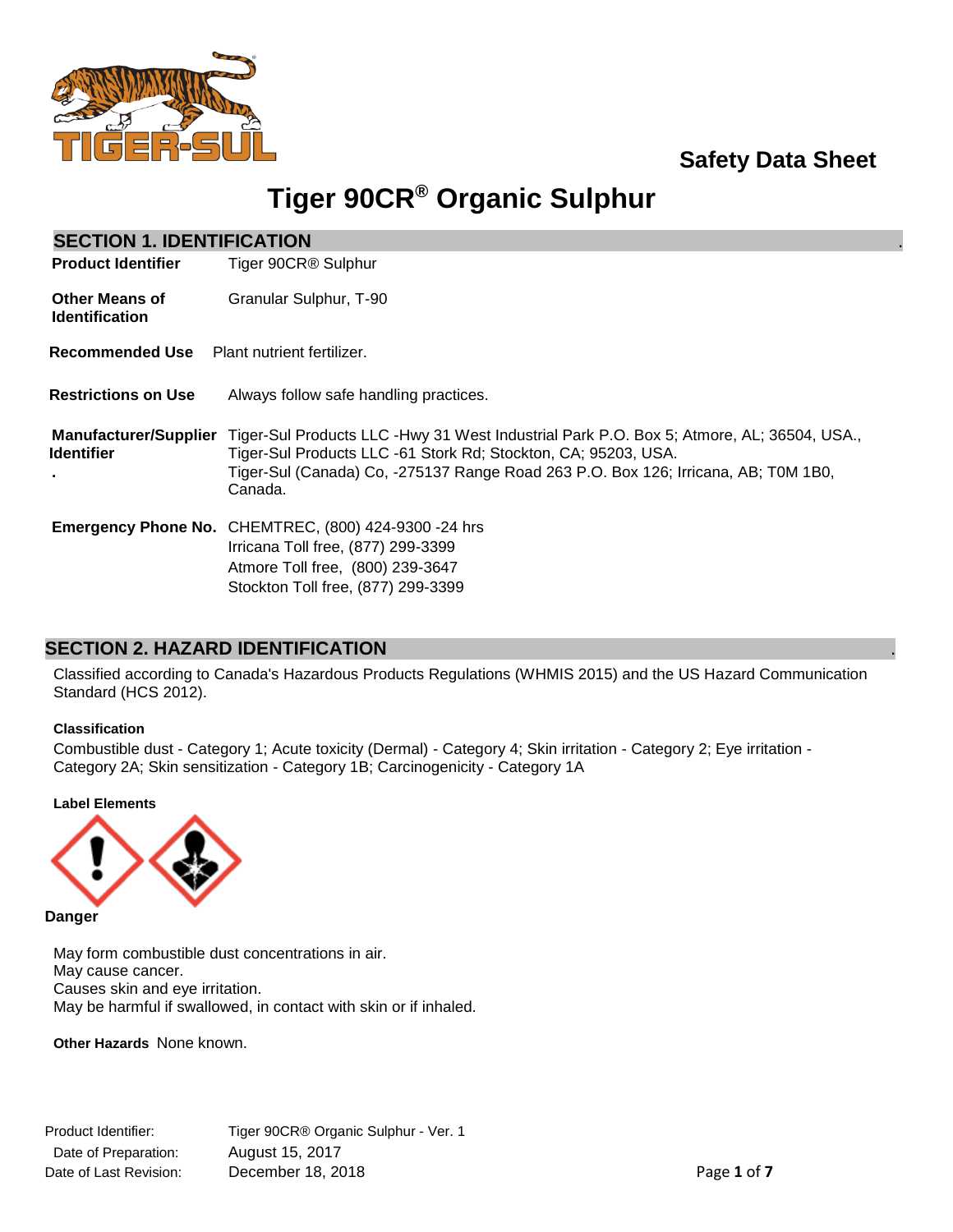### **SECTION 3. COMPOSITION/INFORMATION ON INGREDIENTS** .

Mixture:

| <b>Chemical Name</b> | CAS No.    | %             | <b>Other Identifiers</b>           | <b>Other Names</b> |
|----------------------|------------|---------------|------------------------------------|--------------------|
| <b>SULFUR</b>        | 7704-34-9  | $89 - 91$     | EU EINECS/ELINCS Number: 231-722-6 | -S                 |
| <b>BENTONITE</b>     | 1302-78-9  | $9 - 11$      | EU EINECS/ELINCS Number: 215-108-5 | CLAY               |
| SILICA, QUARTZ       | 14808-60-7 | $0.28 - 0.35$ | EU EINECS/ELINCS Number: 238-878-4 | SiO <sub>2</sub>   |

### **SECTION 4. FIRST-AID MEASURES** .

#### **First-aid Measures**

#### **Inhalation**

Take precautions to ensure your own safety before attempting rescue (e.g. wear appropriate protective equipment). Remove source of exposure or move to fresh air.

#### **Skin Contact**

Avoid direct contact. Wear chemical protective clothing if necessary. Take off contaminated clothing, shoes and leather goods (e.g. watchbands, belts). Wash gently and thoroughly with lukewarm, gently flowing water and mild soap for 5 minutes.

### **Eye Contact**

Wear eye protection to avoid dust getting into eyes. If contact and irritation occurs rinse the contaminated eye(s) with lukewarm, gently flowing water for 5 minutes, while holding the eyelid(s) open. Remove contact lenses, if present and easy to do.

#### **First-aid Comments**

Get medical advice or attention if you feel unwell or are concerned.

#### **Most Important Symptoms and Effects, Acute and Delayed**

If in eyes: may cause moderate to severe irritation. Symptoms include sore, red eyes, and tearing.

If on skin: may cause mild to moderate irritation

If inhaled: repeated or long term inhalation can cause respiratory problems (SILICA,QUARTZ).

#### **Immediate Medical Attention and Special Treatment**

**Target Organs** None known. **Special Instructions** Treat symptomatically.

### **SECTION 5. FIRE-FIGHTING MEASURES**

#### **Extinguishing Media**

### **Suitable Extinguishing Media**

Water spray or fog is preferred If water is not available, use Carbon dioxide, dry chemical powder or appropriate foam. Small fires may be smothered with sand.

#### **Unsuitable Extinguishing Media**

Avoid scattering spilled material with high pressure water streams.

#### **Specific Hazards Arising from the Product**

Combustible dust. Powder may form explosive dust-air mixture. Combustion products include Sulphur Dioxide and Hydrogen Sulphide.

### **Special Protective Equipment and Precautions for Fire-fighters**

Wear positive pressure self-contained breathing apparatus (SCBA) Structural firefighters' protective clothing will only provide limited protection.

Chemical protective clothing (e.g. chemical splash suit) and positive pressure SCBA may be necessary. Hydrogen Sulphide is heavier than air and may collect in low lying areas and confined spaces.

Product Identifier: Tiger 90CR® Organic Sulphur - Ver. 1 Date of Preparation: August 15, 2017 Date of Last Revision: December 18, 2018 **Page 2** of **7**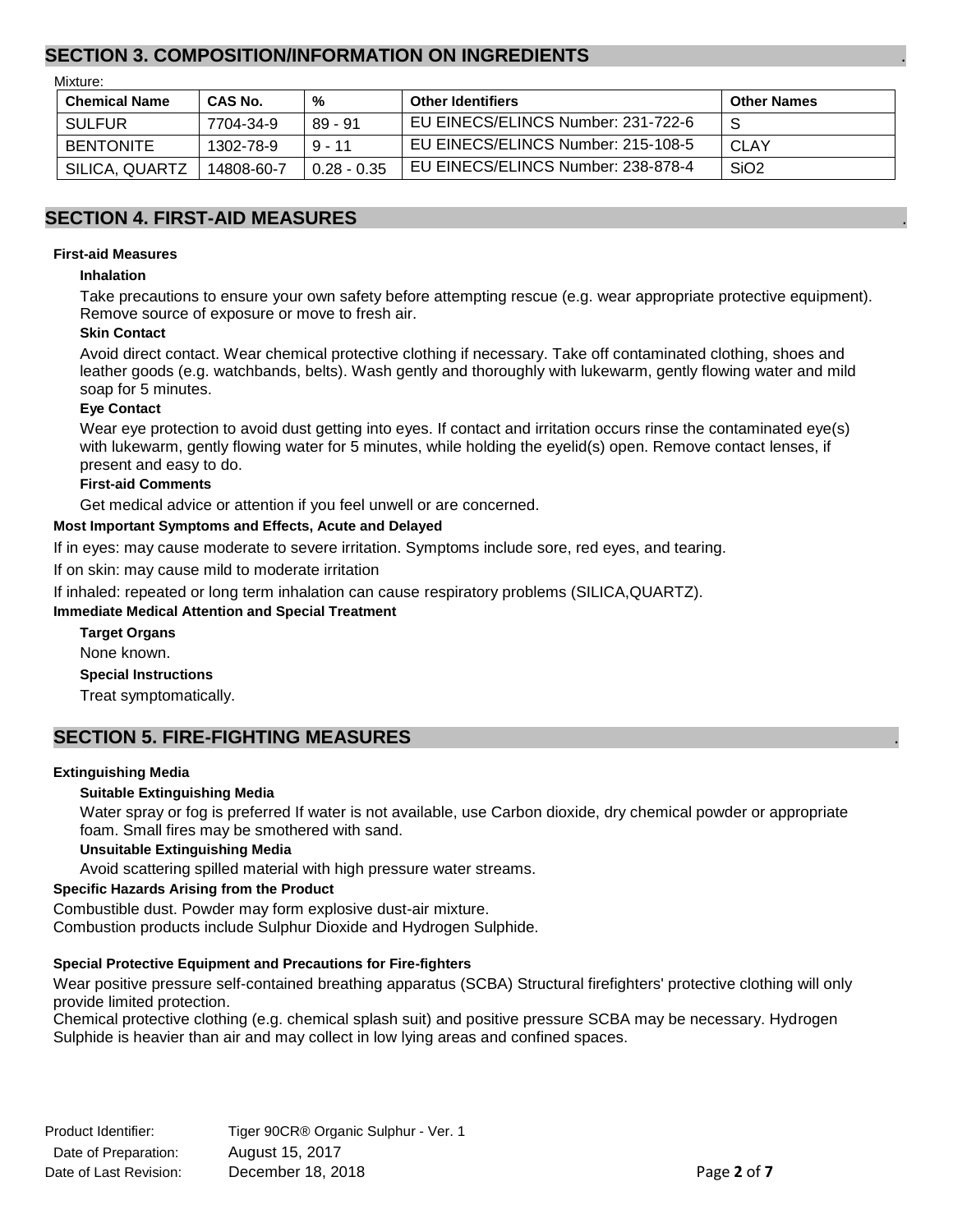### **SECTION 6. ACCIDENTAL RELEASE MEASURES**

### **Personal Precautions, Protective Equipment, and Emergency Procedures**

Do not touch damaged containers or spilled product unless wearing appropriate protective equipment. Use the personal protective equipment recommended in Section 8 of this safety data sheet.

### **Environmental Precautions**

Prevent uncontrolled release to the environment.

### **Methods and Materials for Containment and Cleaning Up**

Avoid generating dust. Avoid dry sweeping. If necessary, use a dust suppressant such as water. Do not use compressed air for clean-up.

### **SECTION 7. HANDLING AND STORAGE**

#### **Precautions for Safe Handling**

Avoid breathing in this product. Avoid repeated or prolonged skin contact. Do not get in eyes. **Conditions for Safe Storage** Store in an area that is: cool, well-ventilated, out of direct sunlight and away from heat and ignition sources.

### **SECTION 8. EXPOSURE CONTROLS/PERSONAL PROTECTION** .

#### **Control Parameters**

|                      | <b>ACGIH TLV®</b> |             | <b>OSHA PEL</b>     |                | <b>AIHA WEEL</b> |            |
|----------------------|-------------------|-------------|---------------------|----------------|------------------|------------|
| <b>Chemical Name</b> | TWA               | <b>STEL</b> | <b>TWA</b>          | <b>Ceiling</b> | 8-hr TWA         | <b>TWA</b> |
| <b>SULFUR</b>        | 10 mg/m $3$       |             | $15 \text{ mg/m}$   |                |                  |            |
| <b>BENTONITE</b>     | mg/m3             | 10 mg/m $3$ |                     |                |                  |            |
| SILICA, QUARTZ       | $0.025$ mg/m3     |             | $10 \text{ mg/m}$ 3 |                |                  |            |

### **Appropriate Engineering Controls**

Do not allow product to accumulate in the air in work or storage areas, or in confined spaces. Use local exhaust ventilation, if general ventilation is not adequate to control amount in the air. Provide eyewash in work area, if contact or splash hazard exists.

### **Individual Protection Measures**

supplied air respirator.

**Eye/Face Protection** Wear chemical safety goggles. **Skin Protection** Wear long sleeved clothing and impervious gloves. **Respiratory Protection** For non-routine or emergency situations: wear a NIOSH approved self-contained breathing apparatus (SCBA) or

Product Identifier: Tiger 90CR® Organic Sulphur - Ver. 1 Date of Preparation: August 15, 2017 Date of Last Revision: December 18, 2018 **Page 3** of **7 Page 3** of **7**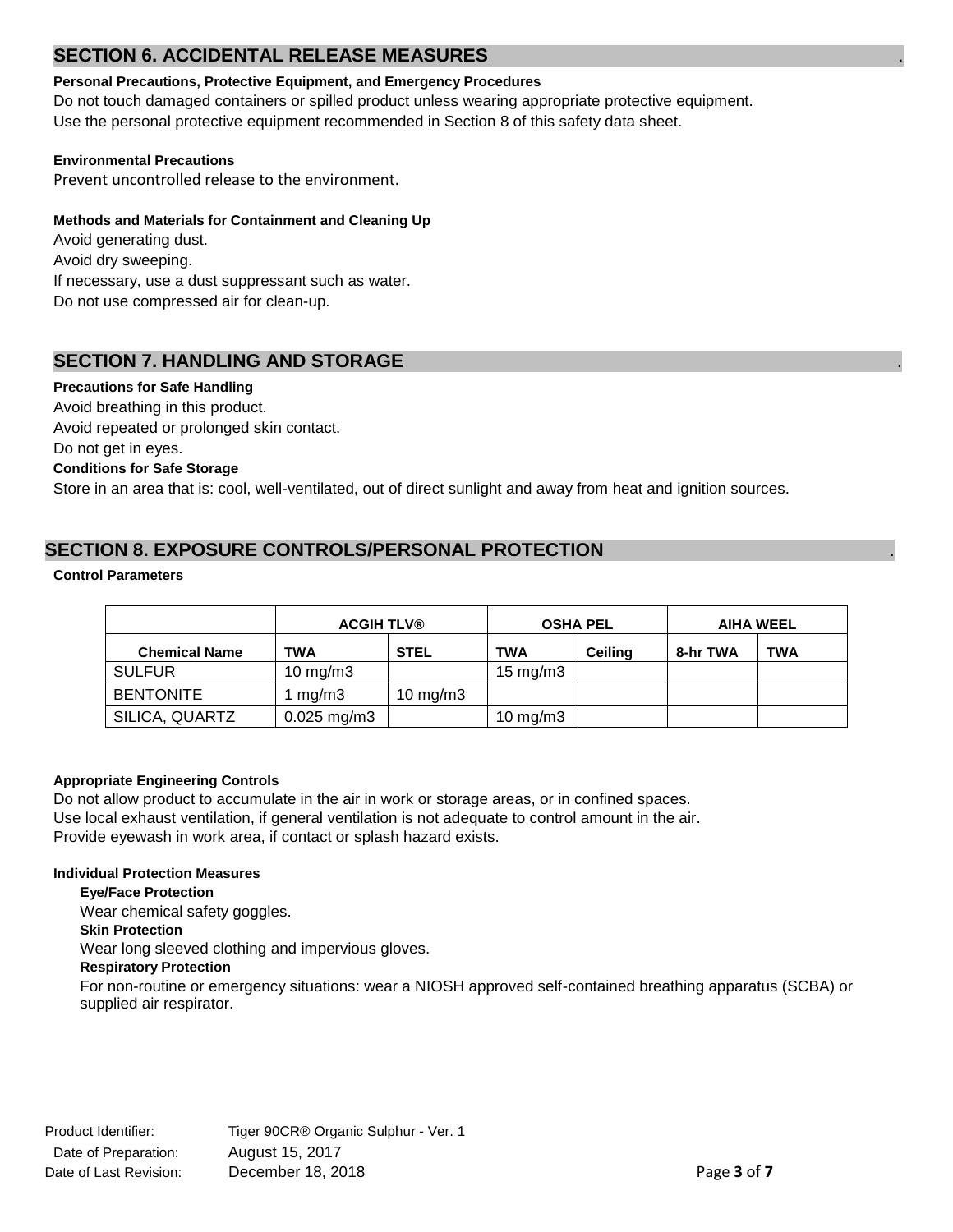### **SECTION 9. PHYSICAL AND CHEMICAL PROPERTIES** .

| <b>Basic Physical and Chemical Properties</b> |                                                               |  |  |
|-----------------------------------------------|---------------------------------------------------------------|--|--|
| Appearance                                    | Green - yellow pastilles. Particle Size: 280SGN               |  |  |
| Odour                                         | Not applicable                                                |  |  |
| <b>Odour Threshold</b>                        | Not applicable                                                |  |  |
| рH                                            | Not available                                                 |  |  |
| <b>Melting Point/Freezing Point</b>           | 115 °C (239 °F) (SULFUR) (melting); Not applicable (freezing) |  |  |
| <b>Initial Boiling Point/Range</b>            | Not applicable                                                |  |  |
| <b>Flash Point</b>                            | 207 °C (405 °F) (closed cup) (SULFUR)                         |  |  |
| <b>Evaporation Rate</b>                       | Not applicable                                                |  |  |
| Flammability (solid, gas)                     | Flammable solid. (SULFUR)                                     |  |  |
| <b>Upper/Lower Flammability or</b>            | 0.14% (SULFUR) (upper); 0.0035% (SULFUR) (lower)              |  |  |
| <b>Explosive Limit</b>                        |                                                               |  |  |
| <b>Vapour Pressure</b>                        | Not applicable                                                |  |  |
| Vapour Density (air = 1)                      | Not applicable                                                |  |  |
| <b>Relative Density (water = 1)</b>           | Not applicable                                                |  |  |
| <b>Solubility</b>                             | Insoluble in water; Not available (in other liquids)          |  |  |
| <b>Partition Coefficient,</b>                 | Not applicable                                                |  |  |
| n-Octanol/Water (Log Kow)                     |                                                               |  |  |
| <b>Auto-ignition Temperature</b>              | 232 °C (450 °F) (SULFUR)                                      |  |  |
| <b>Decomposition Temperature</b>              | Not available                                                 |  |  |
| <b>Viscosity</b>                              | Not applicable (kinematic); Not applicable (dynamic)          |  |  |
|                                               |                                                               |  |  |
| <b>Other Information</b>                      |                                                               |  |  |
| <b>Physical State</b>                         | Solid                                                         |  |  |
| <b>Bulk Density</b>                           | 68 lb/ft3                                                     |  |  |
| Vapour Pressure at 50 deg C                   | Not applicable                                                |  |  |

### **SECTION 10. STABILITY AND REACTIVITY** .

### **Reactivity**

Not reactive under normal conditions of use.

### **Chemical Stability**

Normally stable.

### **Possibility of Hazardous Reactions**

None expected under normal conditions of storage and use. Reacts in the presence of high energy sources (e.g. welding arcs). Dust may cause a fire or explosion.

### **Conditions to Avoid**

Open flames, sparks, static discharge, heat and other ignition sources.

#### **Incompatible Materials** Oxidizing agents (e.g. peroxides).

### **Hazardous Decomposition Products**

Sulphur Dioxide: Hydrogen Sulfide.

Product Identifier: Tiger 90CR® Organic Sulphur - Ver. 1 Date of Preparation: August 15, 2017 Date of Last Revision: December 18, 2018 **Page 4** of **7** Page 4 of **7**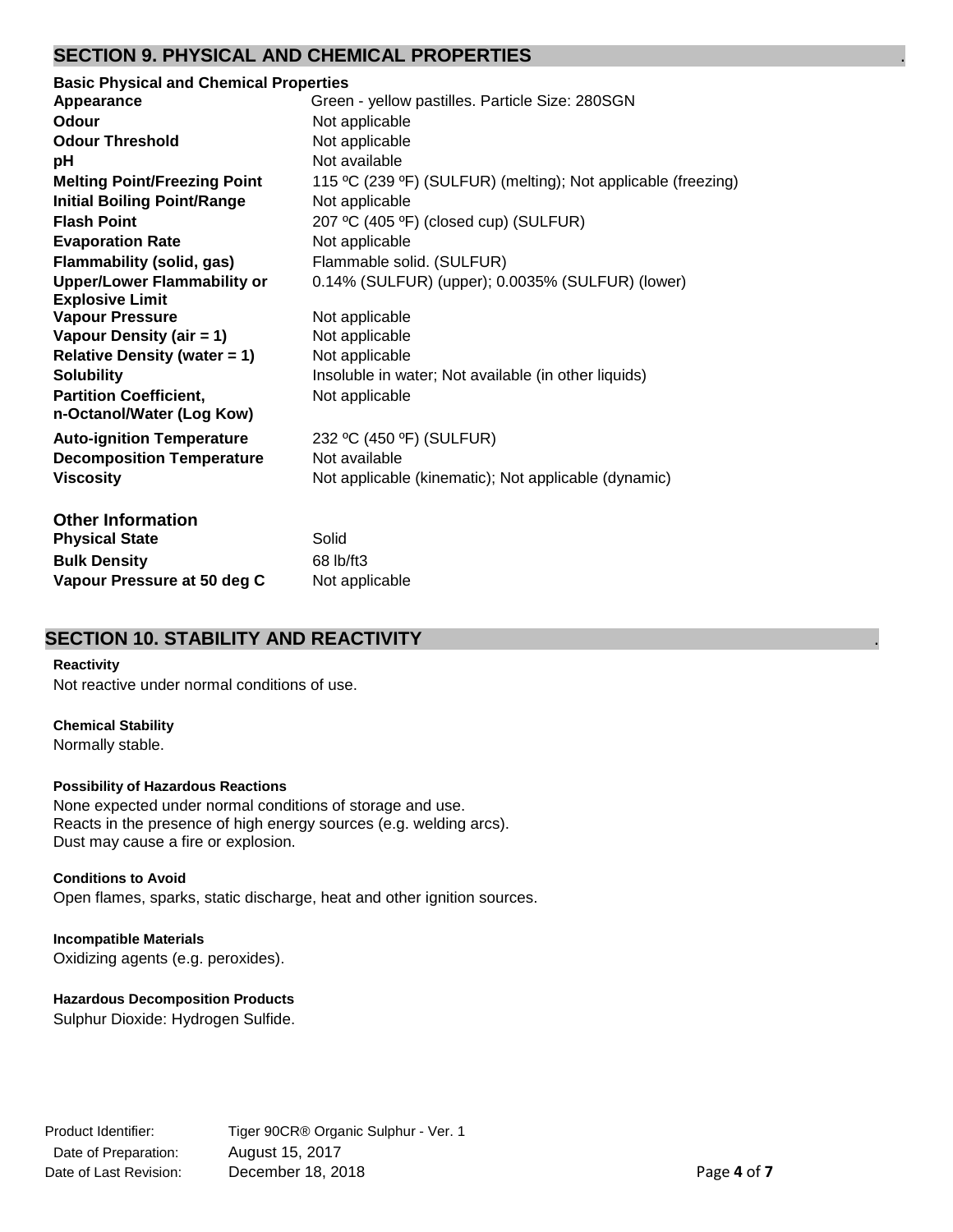### **SECTION 11. TOXICOLOGICAL INFORMATION** .

### **Likely Routes of Exposure**

Inhalation; eye contact; skin contact.

### **Acute Toxicity**

| <b>Chemical Name</b> | <b>LC50</b>                          | LD50 (oral)          | LD50 (dermal) |
|----------------------|--------------------------------------|----------------------|---------------|
| <b>SULFUR</b>        | > 0.047 mg/L (rat) (4-hour exposure) | $>$ 5000 mg/kg (rat) |               |
| <b>BENTONITE</b>     |                                      | 5000 mg/kg (rat)     |               |
| SILICA, QUARTZ       |                                      | 500 mg/kg (rat       |               |

0% of the mixture consists of ingredients of unknown toxicity

1222 mg/kg Acute Dermal Toxicity Estimate

### **Skin Corrosion/Irritation**

May cause irritation to skin, eyes and respiratory tract.

### **Serious Eye Damage/Irritation**

Can cause serious eye irritation.

### **STOT (Specific Target Organ Toxicity) - Single Exposure**

**Inhalation**

May cause nose and throat irritation.

### **Skin Absorption**

May cause skin to become sensitive to sunlight (ultraviolet light).

### **Ingestion**

May be harmful If large amounts are swallowed symptoms may include nausea, vomiting, stomach cramps and diarrhea.

**Aspiration Hazard** Not known to be an aspiration hazard.

### **STOT (Specific Target Organ Toxicity) - Repeated Exposure** N.AV.

If inhaled: lung injury, irritation of the respiratory system. May cause respiratory tract injury.

### **Respiratory and/or Skin Sensitization**

May cause an allergic reaction (skin sensitization) based on limited evidence.

### **Carcinogenicity**

If inhaled: lung cancer. A1 – Confirmed human carcinogen. (SILICA, QUARTZ)

### **Reproductive Toxicity**

**Development of Offspring** No information was located. **Sexual Function and Fertility** No information was located. **Effects on or via Lactation** No information was located.

**Germ Cell Mutagenicity** No information was located.

**Interactive Effects** No information was located.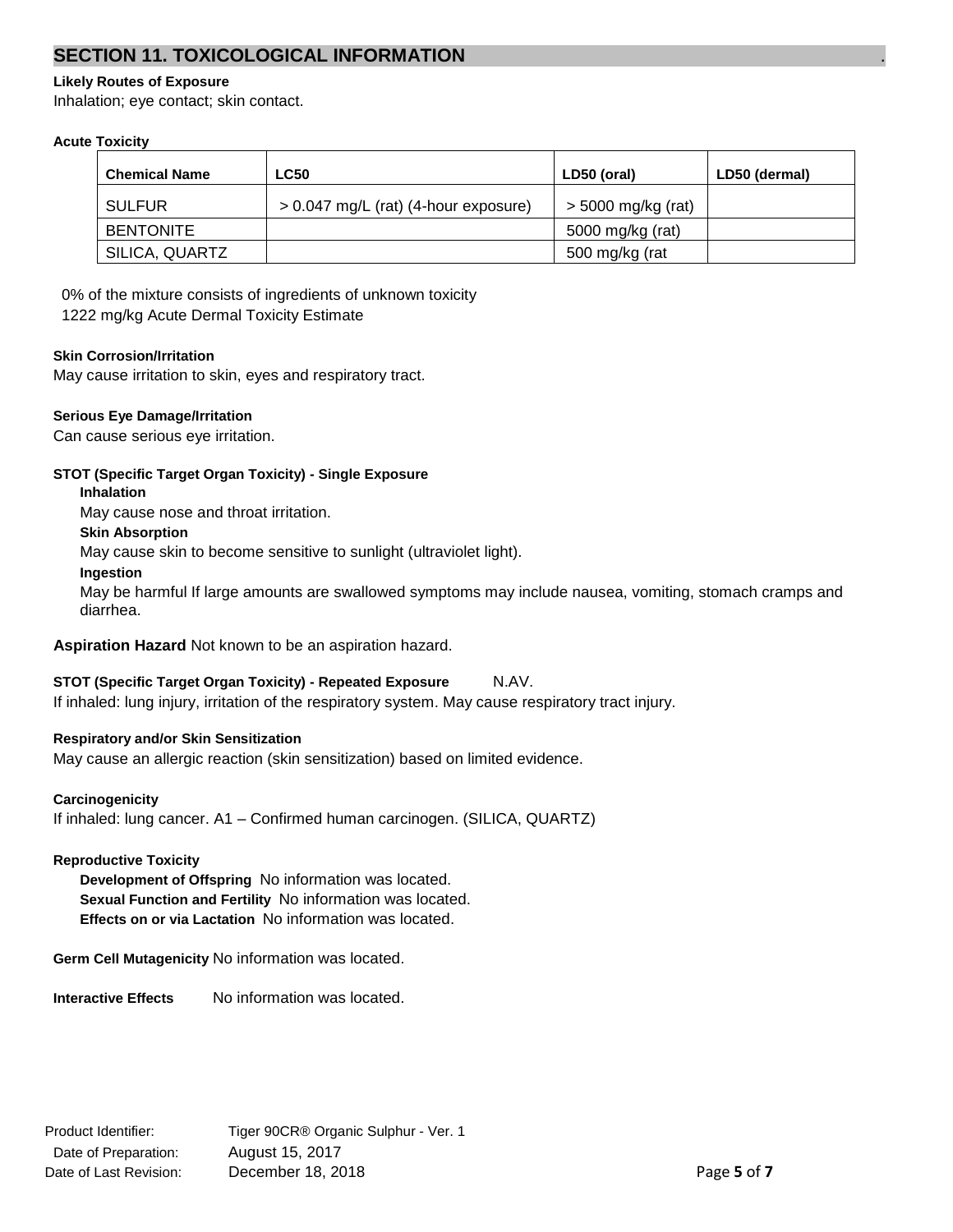### **SECTION 12. ECOLOGICAL INFORMATION**

Avoid uncontrolled release.

### **Ecotoxicity**

### **Acute Aquatic Toxicity**

| <b>Chemical</b><br><b>Name</b> | <b>LC50 Fish</b>                                                                      | <b>EC50 Crustacea</b>                                                        | <b>ErC50 Aquatic Plants</b> | ErC50 Algae   |
|--------------------------------|---------------------------------------------------------------------------------------|------------------------------------------------------------------------------|-----------------------------|---------------|
| <b>SULFUR</b>                  | $<$ 14 mg/L (Lepomis<br>macrochirus (bluegill); 96-<br>hour; fresh water; static)     | > 5000 mg/L (Daphnia<br>magna (water flea); 48-hour;<br>fresh water; static) | Not available               | Not available |
| <b>BENTONITE</b>               | 19000 mg/L (Oncorhynchus<br>mykiss (rainbow trout); 96-<br>hour; fresh water; static) | Not available                                                                | Not available               | Not available |

### **Chronic Aquatic Toxicity**

| Chemical<br>Name | <b>NOEC Fish</b> | EC50 Fish     | <b>NOEC Crustacea</b> | <b>EC50 Crustacea</b> |
|------------------|------------------|---------------|-----------------------|-----------------------|
| <b>BENTONITE</b> | Not available    | Not available | Not available         | Not available         |

### **Persistence and Degradability**

No ingredient of this product or its degradation products is known to be highly persistent.

#### **Bioaccumulative Potential**

This product and its degradation products are not known to bioaccumulate.

### **Mobility in Soil**

If released into the environment, this product is expected to move slowly through the soil, based on physical and chemical properties.

### **Other Adverse Effects**

There is no information available.

### **SECTION 13. DISPOSAL CONSIDERATIONS** .

### **Disposal Methods**

Dispose of contents and container in accordance with local, regional, national and international regulations.

### **SECTION 14. TRANSPORT INFORMATION** .

Not regulated under Canadian TDG regulations. Not regulated under US DOT Regulations.

**Environmental** Not applicable **Hazards**

**Special Precautions** Not applicable

### **Transport in Bulk According to Annex II of MARPOL 73/78 and the IBC Code**

Not applicable

| Product Identifier:    | Tiger 90CR® Organic Sulphur - Ver. 1 |             |
|------------------------|--------------------------------------|-------------|
| Date of Preparation:   | August 15, 2017                      |             |
| Date of Last Revision: | December 18, 2018                    | Page 6 of 7 |